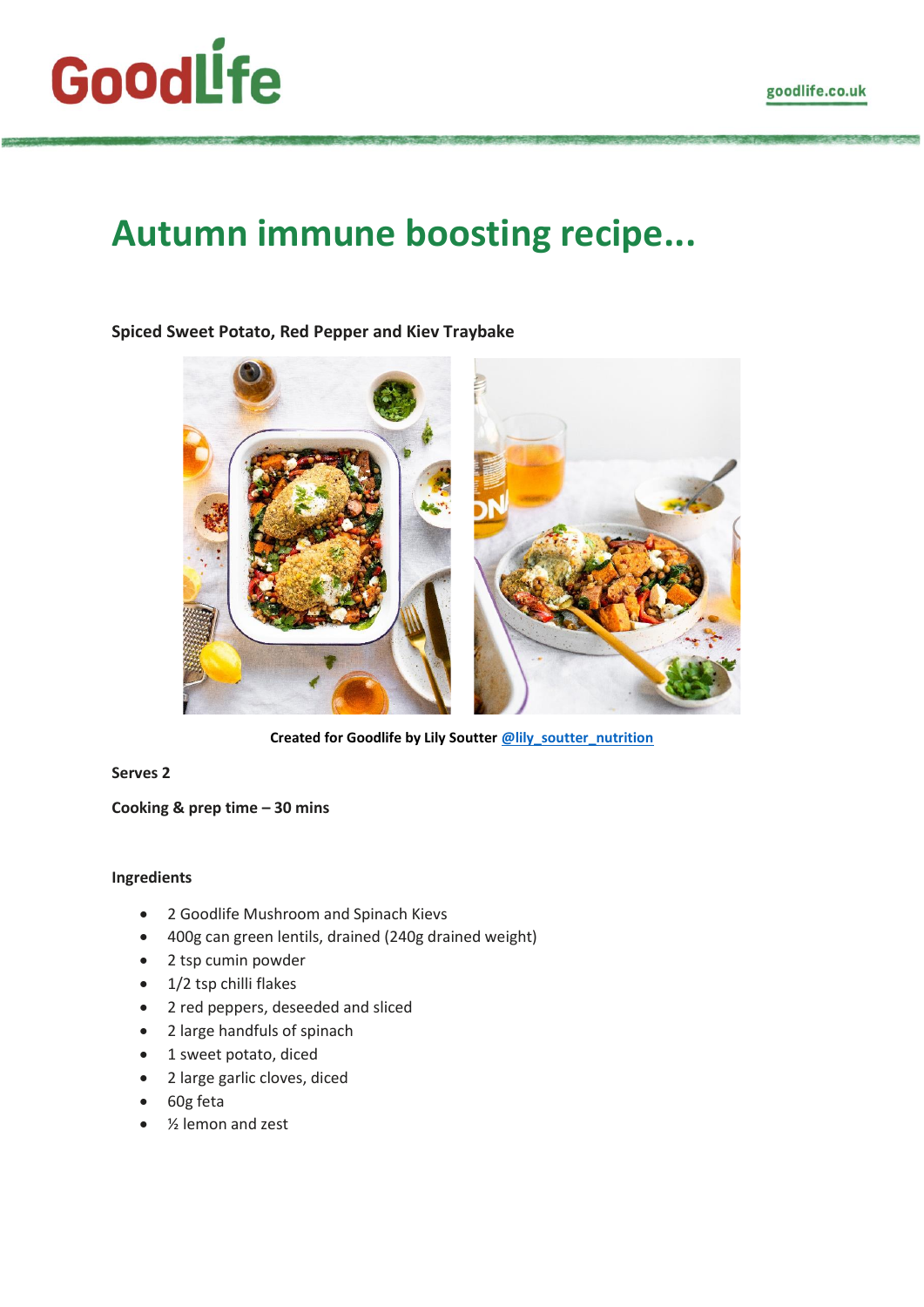#### To serve (optional)

- Handful parsley leaves
- 2 tbsp natural or plant-based yoghurt

#### **Method**

- 1. Preheat the oven to 220C gas / 200C fan. Place the sweet potato, red peppers, cumin powder and chilli flakes onto a baking tray. Drizzle with lemon juice, olive oil, salt and pepper and toss together so coated well. Place the Goodlife Mushroom and Spinach Kievs on top. Bake for 25 minutes.
- 2. Take the pan out of the oven. Place Kievs onto a cooling rack. Toss the lentils and spinach into the rest of the traybake mix. Drizzle over a small dash of oil until coated, season with salt, pepper and an extra squeeze of lemon juice. Top with crumbled feta. Finally, place Kievs back on top of the lentil mix. Place under the grill for 3-5 minutes until the feta is golden.
- 3. Serve with scattered lemon zest, parsley leaves, an optional dollop of natural yoghurt and black pepper.



For more recipe ideas, helpful advice and to browse the full range of delicious veggie and vegan products available, visi[t www.goodlife.co.uk.](http://www.goodlife.co.uk/)

#### **ENDS**

#### **Notes to Editors**

*Recipe to be credited to Goodlife, created by nutritionist Lily Soutter* 

#### **About Goodlife**

• Packed with nutritious veggies and bursting with flavour, Goodlife is your go-to freezer must-have. With all dishes ready in under 30 minutes, they help free up your time in the kitchen, leaving more time to live your best life with the Goodlife.